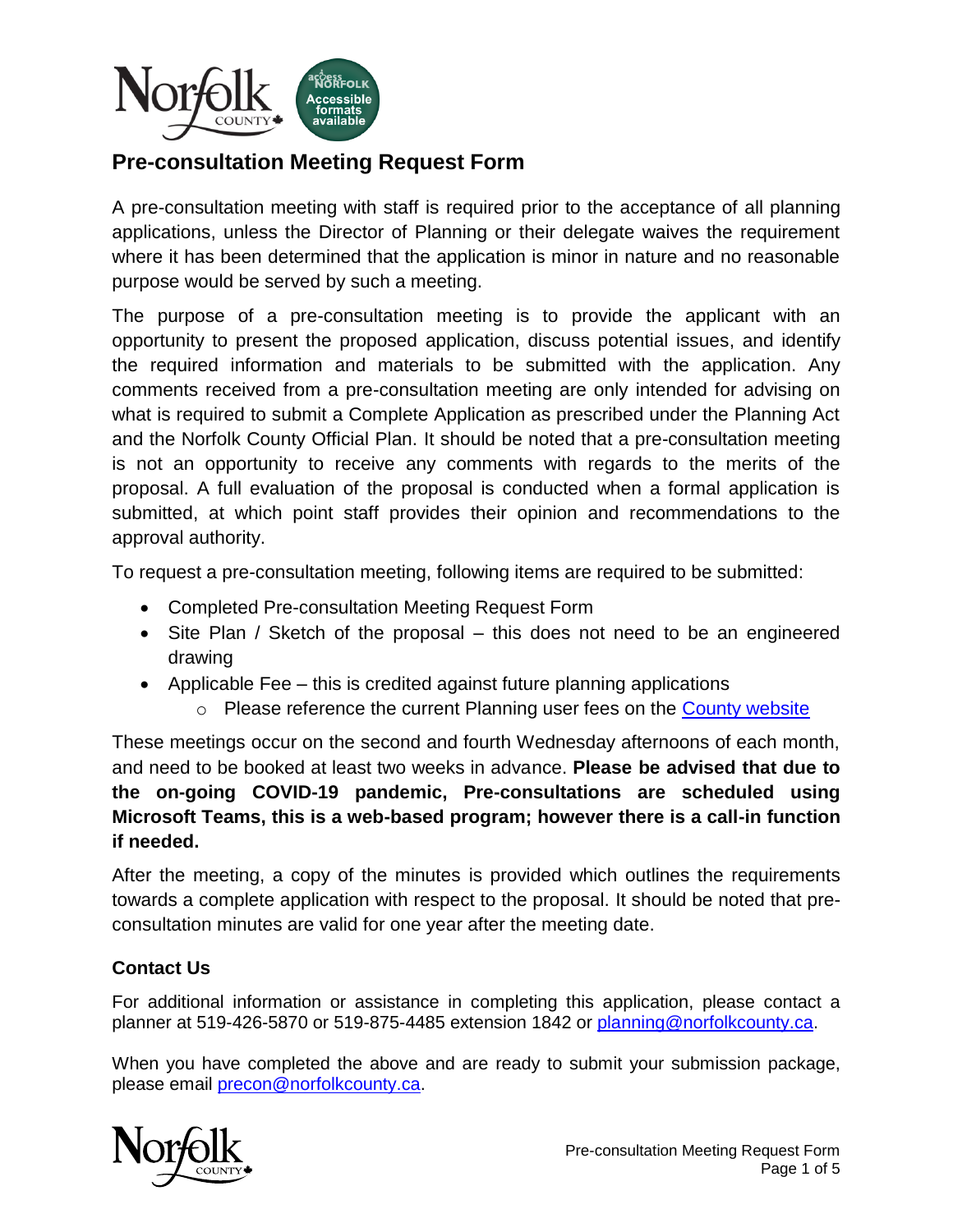# **A. General Information**

Are you the Registered Owner of the subject land(s)?

| $\Box$ Yes $\Box$ No                                                      |  |
|---------------------------------------------------------------------------|--|
| Name (First Last)<br><u> 1980 - Jan James James, martin amerikan bizi</u> |  |
| Address                                                                   |  |
| Town and Postal Code <b>Example 2018</b>                                  |  |
| <b>Phone Number</b>                                                       |  |
| Email                                                                     |  |
|                                                                           |  |

#### **B. List of Attendees**

Please list all parties that will be attending the pre-consultation meeting.

| Name | -itle | <br>imail |
|------|-------|-----------|
|      |       |           |

# **C. Description of Subject Property**

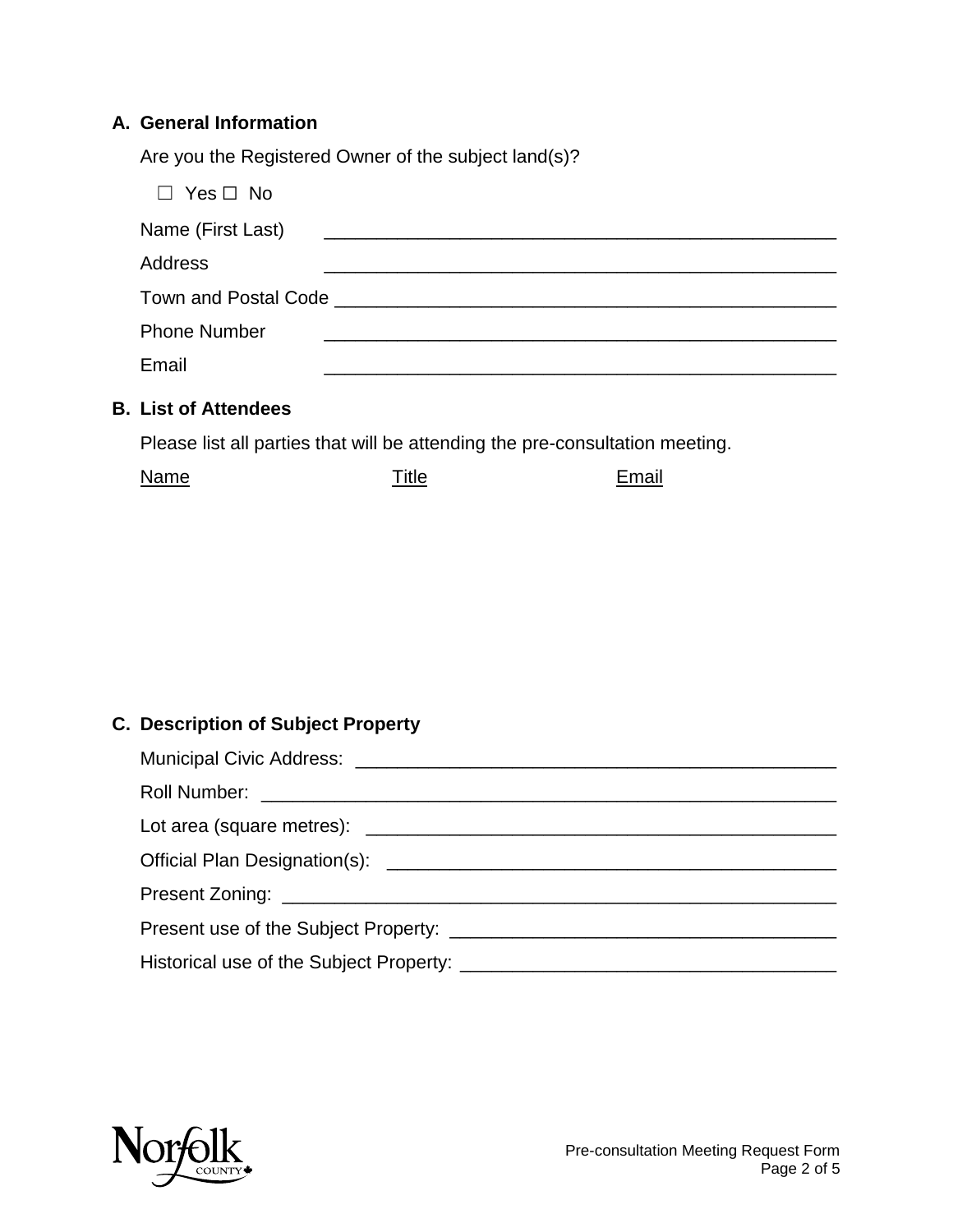### **D. Proposal Description**

(Additional documentation or a separate letter is welcome. The more information you can provide, the better feedback staff can give.)

- 1. Check the type of planning application(s) you are wanting to submit.
	- □ Official Plan Amendment
	- ☐ Zoning By-Law Amendment
	- ☐ Draft Plan of Subdivision/Vacant Land Condominium
	- □ Condominium Exemption
	- $\Box$  Site Plan Application
	- □ Renewable Energy Project or Radio Communication Tower
	- □ Committee of Adjustment Consent/Severance, Minor Variance, Easement
	- ☐ Other: \_\_\_\_\_\_\_\_\_\_\_\_\_\_\_\_\_\_\_\_\_\_\_\_\_\_\_\_\_\_\_\_\_\_\_\_\_\_\_\_\_\_\_\_\_\_\_\_\_\_\_\_\_\_\_\_\_\_\_
- 2. How would you **describe** the proposal? (please provide a detailed description of the proposal including if applicable: number of dwelling units, number of parking spaces, number of vehicle trips, servicing plans, phasing, etc.)

\_\_\_\_\_\_\_\_\_\_\_\_\_\_\_\_\_\_\_\_\_\_\_\_\_\_\_\_\_\_\_\_\_\_\_\_\_\_\_\_\_\_\_\_\_\_\_\_\_\_\_\_\_\_\_\_\_\_\_\_\_\_\_\_\_\_

\_\_\_\_\_\_\_\_\_\_\_\_\_\_\_\_\_\_\_\_\_\_\_\_\_\_\_\_\_\_\_\_\_\_\_\_\_\_\_\_\_\_\_\_\_\_\_\_\_\_\_\_\_\_\_\_\_\_\_\_\_\_\_\_\_\_

\_\_\_\_\_\_\_\_\_\_\_\_\_\_\_\_\_\_\_\_\_\_\_\_\_\_\_\_\_\_\_\_\_\_\_\_\_\_\_\_\_\_\_\_\_\_\_\_\_\_\_\_\_\_\_\_\_\_\_\_\_\_\_\_\_\_

\_\_\_\_\_\_\_\_\_\_\_\_\_\_\_\_\_\_\_\_\_\_\_\_\_\_\_\_\_\_\_\_\_\_\_\_\_\_\_\_\_\_\_\_\_\_\_\_\_\_\_\_\_\_\_\_\_\_\_\_\_\_\_\_\_\_

\_\_\_\_\_\_\_\_\_\_\_\_\_\_\_\_\_\_\_\_\_\_\_\_\_\_\_\_\_\_\_\_\_\_\_\_\_\_\_\_\_\_\_\_\_\_\_\_\_\_\_\_\_\_\_\_\_\_\_\_\_\_\_\_\_\_

\_\_\_\_\_\_\_\_\_\_\_\_\_\_\_\_\_\_\_\_\_\_\_\_\_\_\_\_\_\_\_\_\_\_\_\_\_\_\_\_\_\_\_\_\_\_\_\_\_\_\_\_\_\_\_\_\_\_\_\_\_\_\_\_\_\_

\_\_\_\_\_\_\_\_\_\_\_\_\_\_\_\_\_\_\_\_\_\_\_\_\_\_\_\_\_\_\_\_\_\_\_\_\_\_\_\_\_\_\_\_\_\_\_\_\_\_\_\_\_\_\_\_\_\_\_\_\_\_\_\_\_\_

\_\_\_\_\_\_\_\_\_\_\_\_\_\_\_\_\_\_\_\_\_\_\_\_\_\_\_\_\_\_\_\_\_\_\_\_\_\_\_\_\_\_\_\_\_\_\_\_\_\_\_\_\_\_\_\_\_\_\_\_\_\_\_\_\_\_

\_\_\_\_\_\_\_\_\_\_\_\_\_\_\_\_\_\_\_\_\_\_\_\_\_\_\_\_\_\_\_\_\_\_\_\_\_\_\_\_\_\_\_\_\_\_\_\_\_\_\_\_\_\_\_\_\_\_\_\_\_\_\_\_\_\_

\_\_\_\_\_\_\_\_\_\_\_\_\_\_\_\_\_\_\_\_\_\_\_\_\_\_\_\_\_\_\_\_\_\_\_\_\_\_\_\_\_\_\_\_\_\_\_\_\_\_\_\_\_\_\_\_\_\_\_\_\_\_\_\_\_\_

\_\_\_\_\_\_\_\_\_\_\_\_\_\_\_\_\_\_\_\_\_\_\_\_\_\_\_\_\_\_\_\_\_\_\_\_\_\_\_\_\_\_\_\_\_\_\_\_\_\_\_\_\_\_\_\_\_\_\_\_\_\_\_\_\_\_

\_\_\_\_\_\_\_\_\_\_\_\_\_\_\_\_\_\_\_\_\_\_\_\_\_\_\_\_\_\_\_\_\_\_\_\_\_\_\_\_\_\_\_\_\_\_\_\_\_\_\_\_\_\_\_\_\_\_\_\_\_\_\_\_\_\_

\_\_\_\_\_\_\_\_\_\_\_\_\_\_\_\_\_\_\_\_\_\_\_\_\_\_\_\_\_\_\_\_\_\_\_\_\_\_\_\_\_\_\_\_\_\_\_\_\_\_\_\_\_\_\_\_\_\_\_\_\_\_\_\_\_\_

\_\_\_\_\_\_\_\_\_\_\_\_\_\_\_\_\_\_\_\_\_\_\_\_\_\_\_\_\_\_\_\_\_\_\_\_\_\_\_\_\_\_\_\_\_\_\_\_\_\_\_\_\_\_\_\_\_\_\_\_\_\_\_\_\_\_

3. What is your **vision / end result** for this proposal?

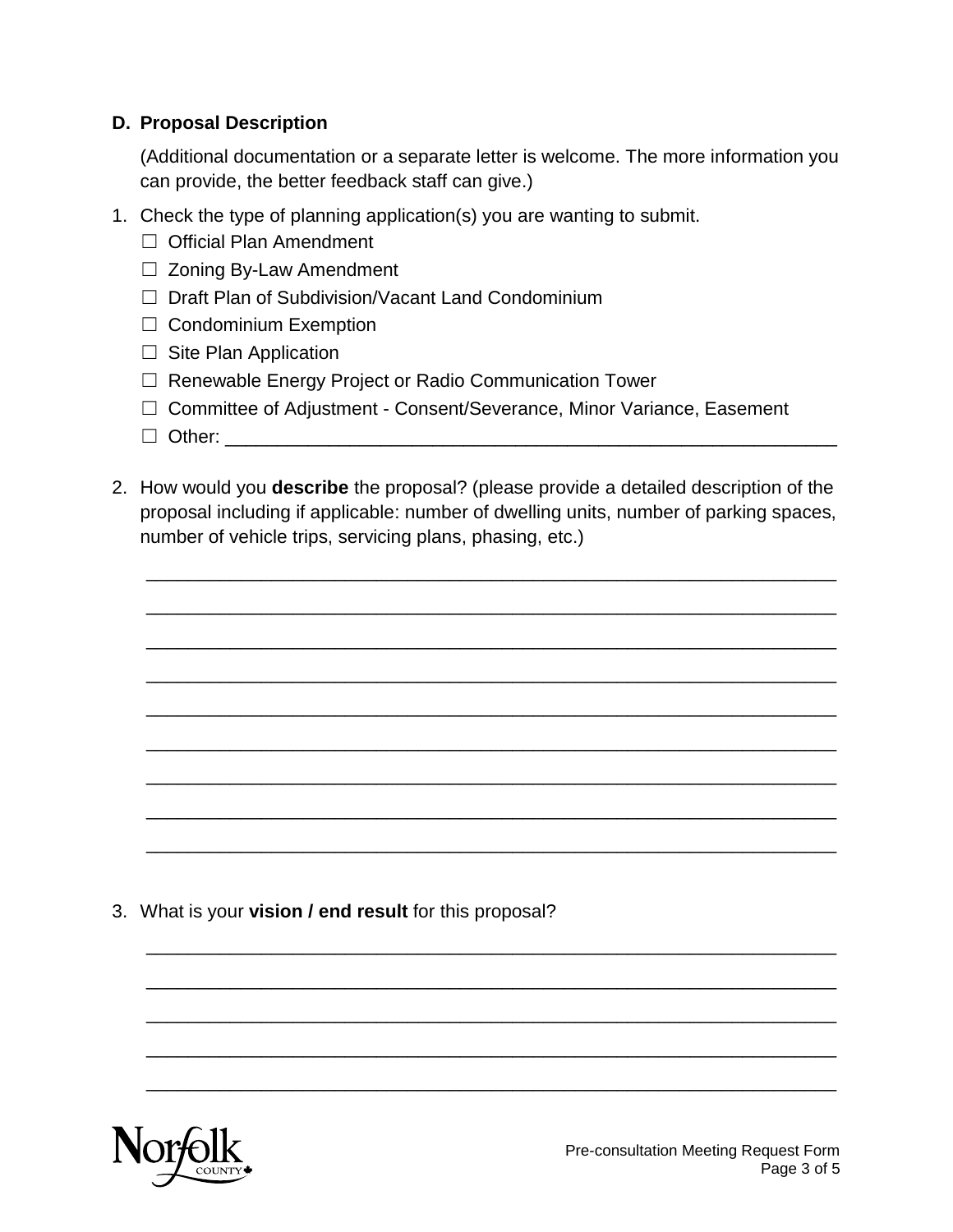4. Do you anticipate any **issues** with the proposal? (please indicate if there are known issues such as development constraints, engineering challenges, environmental constraints, etc.)

\_\_\_\_\_\_\_\_\_\_\_\_\_\_\_\_\_\_\_\_\_\_\_\_\_\_\_\_\_\_\_\_\_\_\_\_\_\_\_\_\_\_\_\_\_\_\_\_\_\_\_\_\_\_\_\_\_\_\_\_\_\_\_\_\_\_

\_\_\_\_\_\_\_\_\_\_\_\_\_\_\_\_\_\_\_\_\_\_\_\_\_\_\_\_\_\_\_\_\_\_\_\_\_\_\_\_\_\_\_\_\_\_\_\_\_\_\_\_\_\_\_\_\_\_\_\_\_\_\_\_\_\_

\_\_\_\_\_\_\_\_\_\_\_\_\_\_\_\_\_\_\_\_\_\_\_\_\_\_\_\_\_\_\_\_\_\_\_\_\_\_\_\_\_\_\_\_\_\_\_\_\_\_\_\_\_\_\_\_\_\_\_\_\_\_\_\_\_\_

\_\_\_\_\_\_\_\_\_\_\_\_\_\_\_\_\_\_\_\_\_\_\_\_\_\_\_\_\_\_\_\_\_\_\_\_\_\_\_\_\_\_\_\_\_\_\_\_\_\_\_\_\_\_\_\_\_\_\_\_\_\_\_\_\_\_

\_\_\_\_\_\_\_\_\_\_\_\_\_\_\_\_\_\_\_\_\_\_\_\_\_\_\_\_\_\_\_\_\_\_\_\_\_\_\_\_\_\_\_\_\_\_\_\_\_\_\_\_\_\_\_\_\_\_\_\_\_\_\_\_\_\_

\_\_\_\_\_\_\_\_\_\_\_\_\_\_\_\_\_\_\_\_\_\_\_\_\_\_\_\_\_\_\_\_\_\_\_\_\_\_\_\_\_\_\_\_\_\_\_\_\_\_\_\_\_\_\_\_\_\_\_\_\_\_\_\_\_\_

\_\_\_\_\_\_\_\_\_\_\_\_\_\_\_\_\_\_\_\_\_\_\_\_\_\_\_\_\_\_\_\_\_\_\_\_\_\_\_\_\_\_\_\_\_\_\_\_\_\_\_\_\_\_\_\_\_\_\_\_\_\_\_\_\_\_

\_\_\_\_\_\_\_\_\_\_\_\_\_\_\_\_\_\_\_\_\_\_\_\_\_\_\_\_\_\_\_\_\_\_\_\_\_\_\_\_\_\_\_\_\_\_\_\_\_\_\_\_\_\_\_\_\_\_\_\_\_\_\_\_\_\_

\_\_\_\_\_\_\_\_\_\_\_\_\_\_\_\_\_\_\_\_\_\_\_\_\_\_\_\_\_\_\_\_\_\_\_\_\_\_\_\_\_\_\_\_\_\_\_\_\_\_\_\_\_\_\_\_\_\_\_\_\_\_\_\_\_\_

\_\_\_\_\_\_\_\_\_\_\_\_\_\_\_\_\_\_\_\_\_\_\_\_\_\_\_\_\_\_\_\_\_\_\_\_\_\_\_\_\_\_\_\_\_\_\_\_\_\_\_\_\_\_\_\_\_\_\_\_\_\_\_\_\_\_

5. If this is a Zoning By-law or Official Plan Amendment, **identify the section(s)** to be changed, replaced, or deleted

- \_\_\_\_\_\_\_\_\_\_\_\_\_\_\_\_\_\_\_\_\_\_\_\_\_\_\_\_\_\_\_\_\_\_\_\_\_\_\_\_\_\_\_\_\_\_\_\_\_\_\_\_\_\_\_\_\_\_\_\_\_\_\_\_\_\_ \_\_\_\_\_\_\_\_\_\_\_\_\_\_\_\_\_\_\_\_\_\_\_\_\_\_\_\_\_\_\_\_\_\_\_\_\_\_\_\_\_\_\_\_\_\_\_\_\_\_\_\_\_\_\_\_\_\_\_\_\_\_\_\_\_\_ \_\_\_\_\_\_\_\_\_\_\_\_\_\_\_\_\_\_\_\_\_\_\_\_\_\_\_\_\_\_\_\_\_\_\_\_\_\_\_\_\_\_\_\_\_\_\_\_\_\_\_\_\_\_\_\_\_\_\_\_\_\_\_\_\_\_ 6. Please provide a Site Plan / Sketch of the proposal. This does not need to be an
- engineered drawing. However, the more details provided, the more beneficial your pre-consultation will be. Following items are suggested to be provided:
	- Basic concept plan (including frontage, area, depth)
	- Existing and proposed buildings with dimensions (including setbacks from property lines)
	- Entrances, exits, driveways, including dimensions
	- Parking spaces, including dimensions
	- Existing and proposed landscaping
	- Lighting
	- Snow storage, garbage enclosures, fencing
	- Proposed servicing, if known